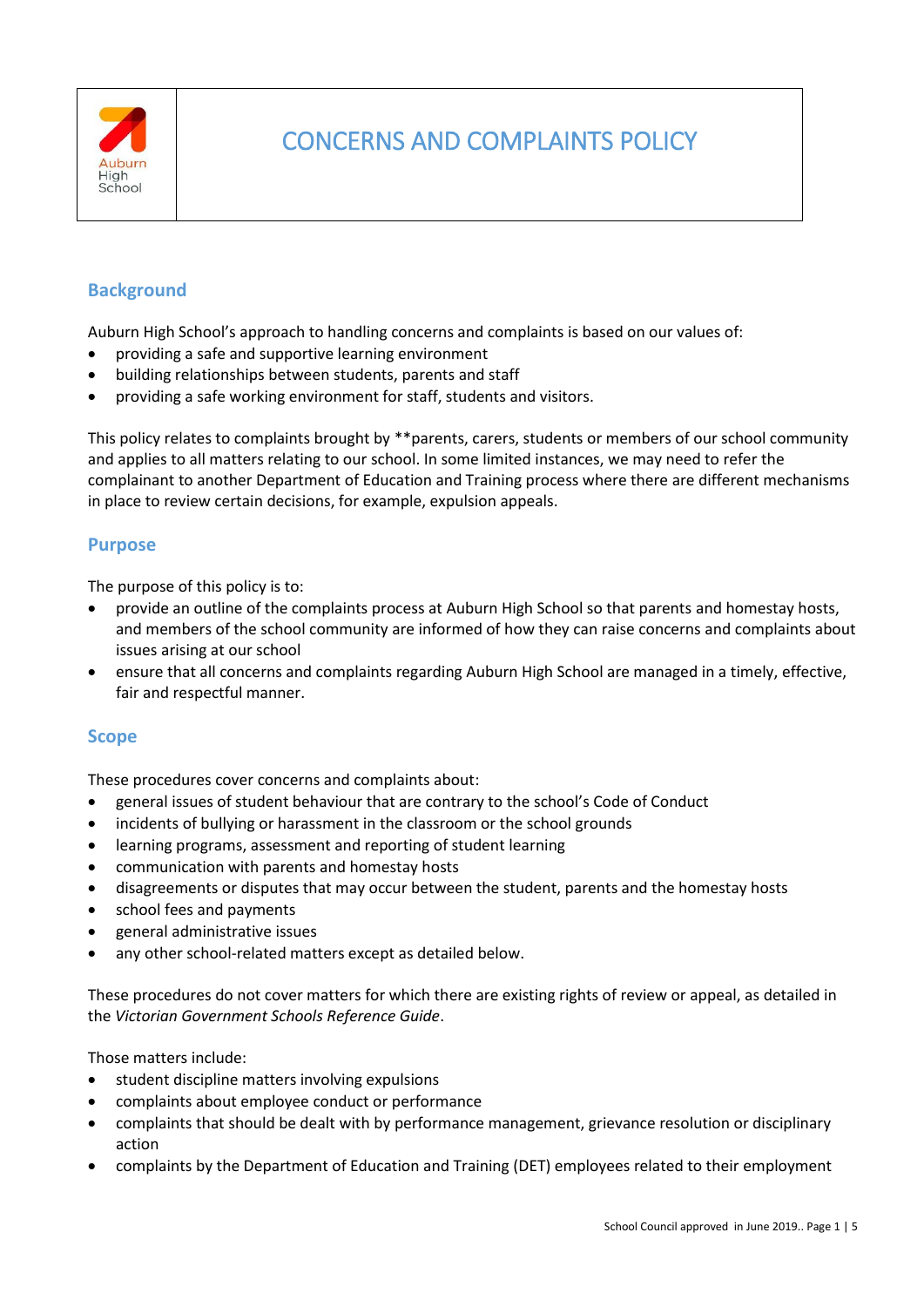- student critical incident matters
- criminal matters.

## **Implementation**

The school expects a person raising a concern or complaint to:

- do so promptly, as soon as possible after the issue occurs
- provide complete and factual information about the concern or complaint
- maintain and respect the privacy and confidentiality of all parties
- acknowledge that a common goal is to achieve an outcome acceptable to all parties
- act in good faith, and in a calm and courteous manner
- show respect and understanding of each other's point of view rather than judge and blame
- recognise that all parties have rights and responsibilities which must be balanced.

The school will address any concerns and complaints received from parents:

- courteously
- efficiently
- fairly
- promptly, or within the timeline agreed to with the person lodging the concern or complaint
- with due privacy and confidentiality
- in accordance with due process, principles of natural justice and the DET's regulatory framework.

## **Procedures**

#### Raising Concerns and Complaints

In the first instance, a complaint should be made to the school.

The complainant should telephone, or email or write to:

- the student's teacher or tutor group teacher about learning issues and incidents that happened in their class or group
- the sub-school manager if students from several classes are involved
- the Principal or the Assistant Principal **about issues relating to staff members or complex student issues**
- the Principal about issues relating to school policy, school management, staff members or very complex student issues.

For contact details for any staff member, refer to the school's Compass portal or call the office on (03) 9822 3247

If you are not sure who to contact, contact the Assistant Principal on (03) 9822 3247.

#### Help With Raising Concerns and Complaints

Complainants can seek the services of an advocate when they feel they are unable to express their concern or complaint clearly. An advocate can be a friend or someone who is available through an appropriate support organisation who does not receive a fee for service. All parties involved in addressing a complaint may seek the services of a mediator when there is difficulty coming to an agreement.

The school will ensure that the complainant is aware of these supports. A complainant who wishes to use these support services should ensure their chosen advocate is duly notified and in agreement to participate in the concerns and complaints process.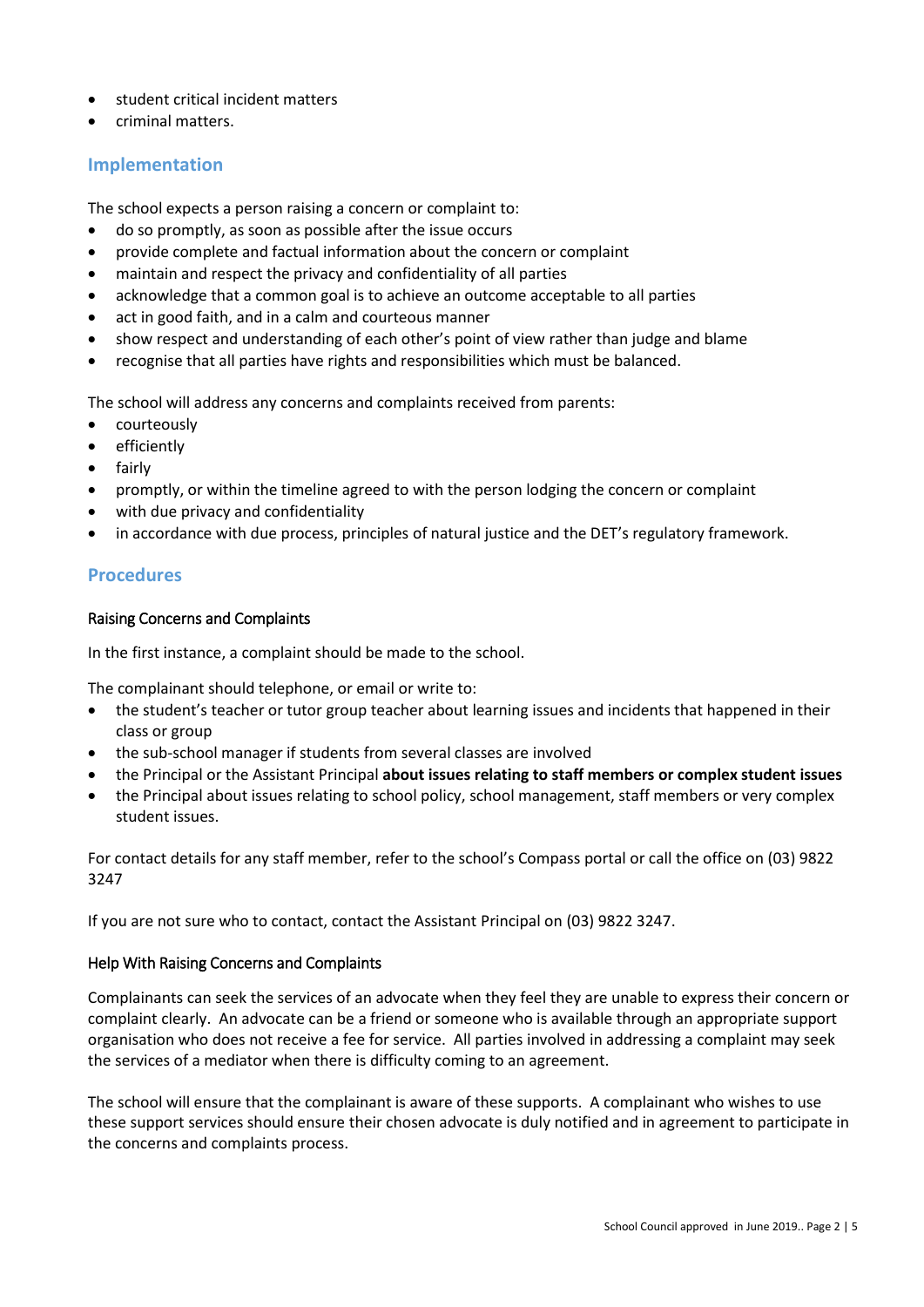## Managing Parent Concerns and Complaints information

The school will record the following details of all complaints received, even if the complaint appears to be minor:

- name and contact details (with permission) of the person with a concern or complaint
- the date the concern was expressed or complaint made
- the form in which the concern or complaint was received (such as face-to-face, by telephone, in writing, by email)
- a brief description of the concern or complaint
- details of the school officer responding to the concern or complaint
- action taken on the concern or complaint
- the outcome of action taken on the concern or complaint
- any recommendations for future improvement in the school's policy or procedures regarding concerns and complaints

However, in the first instance, when the concern or complaint is easily resolved in a telephone call, a brief note in the school's/Principal's/teacher's diary recording the issue and the resolution may be all that is required.

#### Addressing Concerns and Complaints

The school will make every effort to resolve concerns and complaints before involving other levels of the DET.

The *Concerns and Complaints Policy* is freely available via the school website.

The school will determine whether a concern or complaint should be managed through the school's concerns and complaints process or through other complaints processes of the DET.

All concerns and complaints will be noted and acted on promptly by the staff member who receives the concerns or complaints.

The school will acknowledge, in writing, all concerns and complaints received. It will provide the complainant with a timeline for investigating the concerns or complaints.

Concerns and complaints about general school matters (such as the timing of events, school policies and facilities) will be addressed by the Principal or a relevant staff member.

The school will make every attempt to resolve a concern or complaint as quickly as possible. If the complaint involves many students and a range of issues, the school will need more time to investigate and resolve it.

Should the concerns or complaints involve complex issues, the school might need to take advice from the DET's regional office which may take more time. The school will inform the complainant of the new timeline for addressing the concerns or complaints and the reasons for any delays. In all cases, the school will try to resolve a concern or complaint within 20 school days.

## Remedies

If a concern or complaint is substantiated in whole or part, the school will offer an appropriate remedy. For example, at its discretion and depending on the circumstances, the school might offer:

- an explanation or further information about the issue
- mediation, counselling or other support
- an apology, expression of regret or admission of fault
- a change to its decision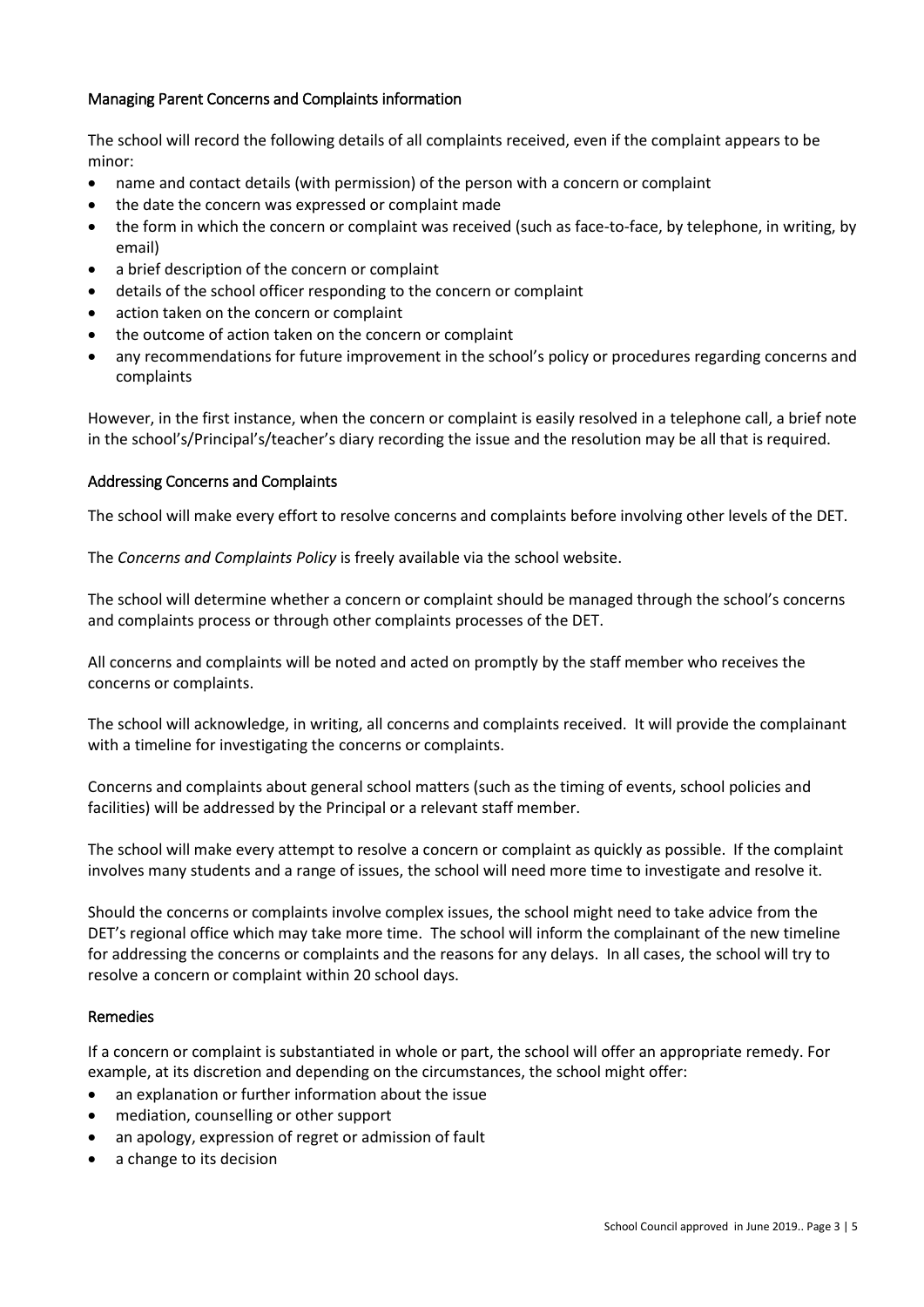- recommendations to prevent a recurrence of the issue. This may involve a change of policies, procedures or practices
- cancellation of a debt (such as for school payments)
- a fee refund.

The school will implement the remedy as soon as is practicable.

#### Referral of Concerns and Complaints

If a person with a concern or complaint is not satisfied with the outcome determined by the school, they should contact the DET's North Eastern Victorian Regional Office on (03) 9265 2400. The complainant should be advised of this right.

The officer from the region will ask the complainant for a complete and factual account in writing of the concern or complaint and the complainant's opinion about why the school did not resolve it to their satisfaction.

If the complaint cannot be resolved by the complainant, school and regional office working together, the regional office may refer it to the DET's Group Coordination Division. The Division will ask the complainant for a complete and factual account in writing of the concern or complaint and the complainant's opinion about why the school and regional office did not resolve it to their satisfaction. They will also ask the complainant to outline their view on the course of action required to resolve the concern or complaint. Where the complainant is unable to provide a written account, the officer from Group Coordination Division should act on the information provided.

#### Communication and Training

The school will make information about procedures for addressing concerns and complaints readily available to parents and the school community, in clear and easy to understand language and, where appropriate, in a range of community languages and formats that are accessible to everyone so that no-one is disadvantaged.

The information will include:

- how a complainant can communicate a concern or complaint
- the complainant's rights and responsibilities
- details outlining documentation required of the complainant
- which school personnel to contact and their contact details
- the process and timeframes for managing concerns or complaints

The school's procedures for addressing concerns and complaints will be published on the school's website (Policies).

The school will:

- brief all members of staff (including volunteers) about its procedures to address concerns and complaints annually
- provide staff with (or provide access to) training and support appropriate to their responsibilities under the procedures.

#### Monitoring the Parent Concerns and Complaints Policy

As part of the school's overriding approach to addressing concerns and complaints, it will also draw and monitor parent input raised through the parent complaints process, and the Parent Opinion Survey, when undertaking a review of the school's policies, procedures and operations.